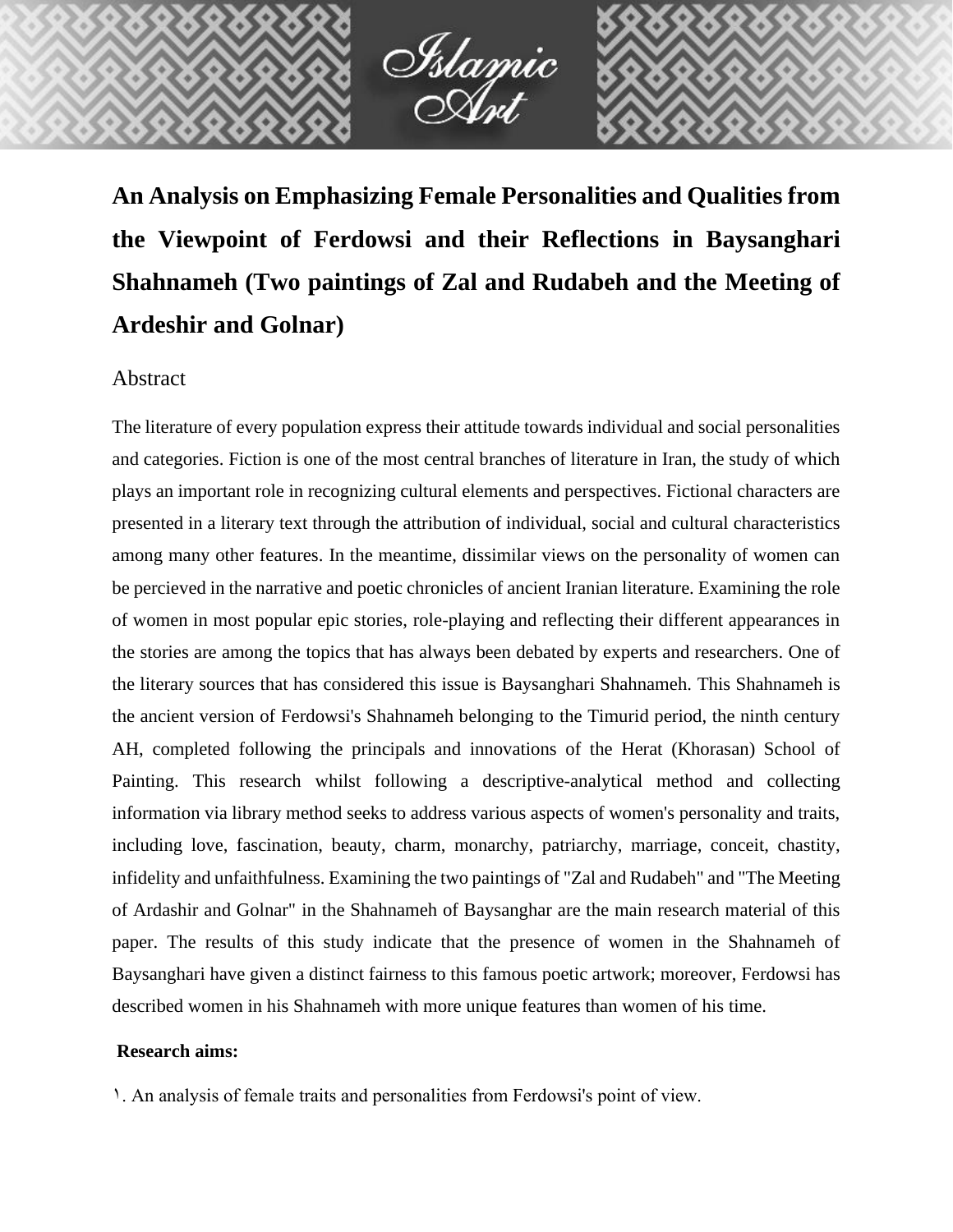2. An identification of obvious examples of women's personalities and traits in the paintings of Baysanghari Shahnameh.

#### **Research questions:**

1. What aspects of female traits and personalities have Ferdowsi expressed in Shahnameh stories? 2. How are the traits and personalities of women reflected in the drawings of Baysanghari Shahnameh from Ferdowsi's point of view?

#### **Introduction**

The literature of nations contains a large part of human feelings, emotions and thoughts that encompass all aspects of their individual and social life. One of the topics addressed by literary critics based on psychological theories is the characterization, analysis, and investigation of fictional characters in ancient and modern literature. These characters are occasionally smooth and simple, and at times amazing and complex, which in any case, are a model of real and factual characters of people. Ferdowsi's Shahnameh is one of these great literary treasures, a part of the epic literature of Iran. Shahnameh is a comprehensive and wide-ranging book that contains the myths and history of Iran from the beginning to the Arab invasion of Iran in the seventh century AH. The presence of women in works of art and literature offers a special tenderness and life. Especially if this presence is accompanied by obvious and important characteristics of a woman, namely beauty, cup bearer, singer, love and zeal among other features. The realization of this in epic literature is even more remarkable than other literary genres, including mystical and lyrical; since concepts such man, war, death, blood and anger are inherent in the epic, and these alone create a dark and poisonous atmosphere in which one can never breathe. It is here that the woman reaches the cry of the poet, the singer and life with her tenderness and freshness, and her presence, creates an extraordinary and desirable transcendence throughout the story. In Ferdowsi's Shahnameh, about fifty kings, including three women who ruled this land, are mentioned within a historical concept. The women that Ferdowsi describes are more prominent than the women of their time. In Iran during the Islamic period, grave attention to the Shahnameh as a valuable literary work is noticeable. Meanwhile, Baysanghari Shahnameh is one of the illustrated copies of Ferdowsi Shahnameh that has been written in the Herat school. This valuable and exquisite book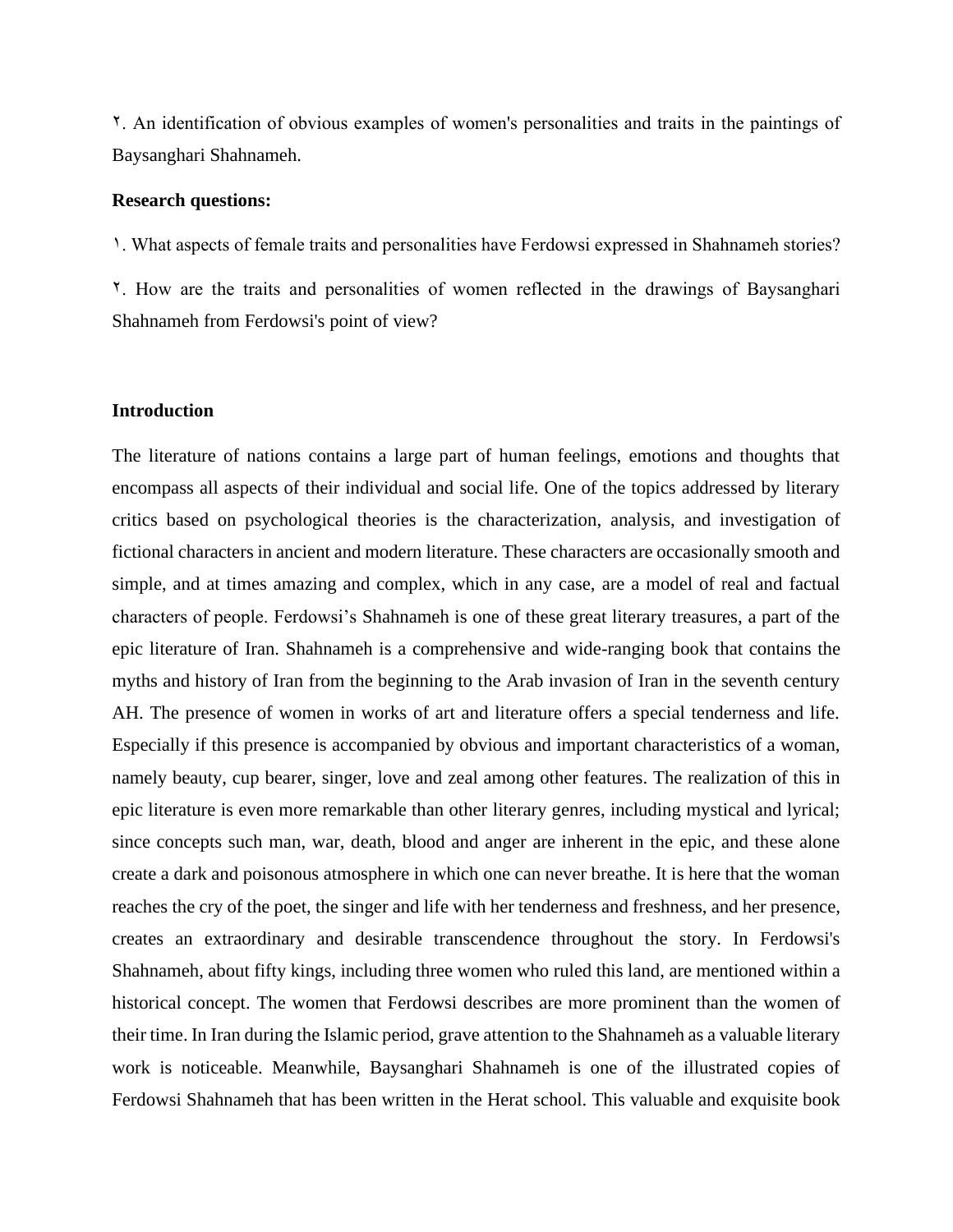has twenty-two drawings and was prepared in  $\lambda$ <sup> $\uparrow\uparrow$ </sup> AH. by the order of Prince Baysanghar Mirza (son of Shahrokh and grandson of Timur Gurkhani). In a way, it expresses Ferdowsi's view of female characterization and feminine traits, which is depicted in the form of painting.

Regarding the background of the research, it should be said that an independent work with this title has been written so far, however, a number of works have studied women in Shahnameh. "Women of Shahnameh (Research and Narration from Azargashsab to Homay)" by Jamaluddin Haeri, which was published in  $\cdots$  by Payvand-e-Naw Publications in Tehran; in this book, he only introduces and describes women in Shahnameh. "Worthy words of women in Shahnameh Pahlavani" by Khojasteh Kia, which was published in Tehran in 1997 by Fakhteh Publications also only briefly introduces women and their stories in Shahnameh. "Ferdowsi, Woman and Tragedy" by Nasser Hariri, published in  $\gamma \rightarrow \rho$  by Avyshan Publications in Babol is in fact a summary of articles about women in Shahnameh that has been collected without introducing any new material. The article "Analysis of Marriage in Ferdowsi Shahnameh" by Seyedeh Saeedeh Sanjari published in the Quarterly Journal of Women and Culture in the autumn of  $\gamma \cdot \gamma$  merely mentions the issue of the marriage of Shahnameh heroes. "The Utopia of Women, A Comparative Comparison of the Story of the City of Women in Ferdowsi's Shahnameh Alexander and the Military Alexandria with Ancient Greek Myths and Utopian Stories" by Maryam Hosseini, published in the Women's Research Quarterly in the autumn of  $\gamma \cdot \gamma$  only mentions the role of the main heroes of the two mentioned works. "Love and Sorrow in Female Characters" are two Persian and German epic works of Ferdowsi Shahnameh and Niblungen's poem" published by Elham Rahmani Mofrad  $(1 \cdot \cdot 9)$  in the Foreign Languages Quarterly of Azad University, Central Tehran Branch also deals with the positive and negative aspects of love and sorrow in the two mentioned works. "Social Representation of Ferdowsi Shahnameh and a Study of the Socio-Cultural Identity of the Iranian Family from the Perspective of Iranians" published in the magazine Women in Culture and Art in the summer of  $\gamma \cdot \gamma$  by Habib Ahmadi, Homeira Bazarfkan and Ali Arabi focuses only with issues such as the role of families in the growth and education of heroes in the Shahnameh. Nevertheless, what distinguishes this study from other studies is the aspect of studying the visual narratives of the female traits and personalities of the Shahnameh. The pictorial narratives of the Shahnameh depicted in the Shahnameh of Baysanghari depict the epic manuscript of the Timurid era, since till today no researcher has published material regarding the details and visualization of the traits and personalities of women in the Shahnameh of Basangari; therefore,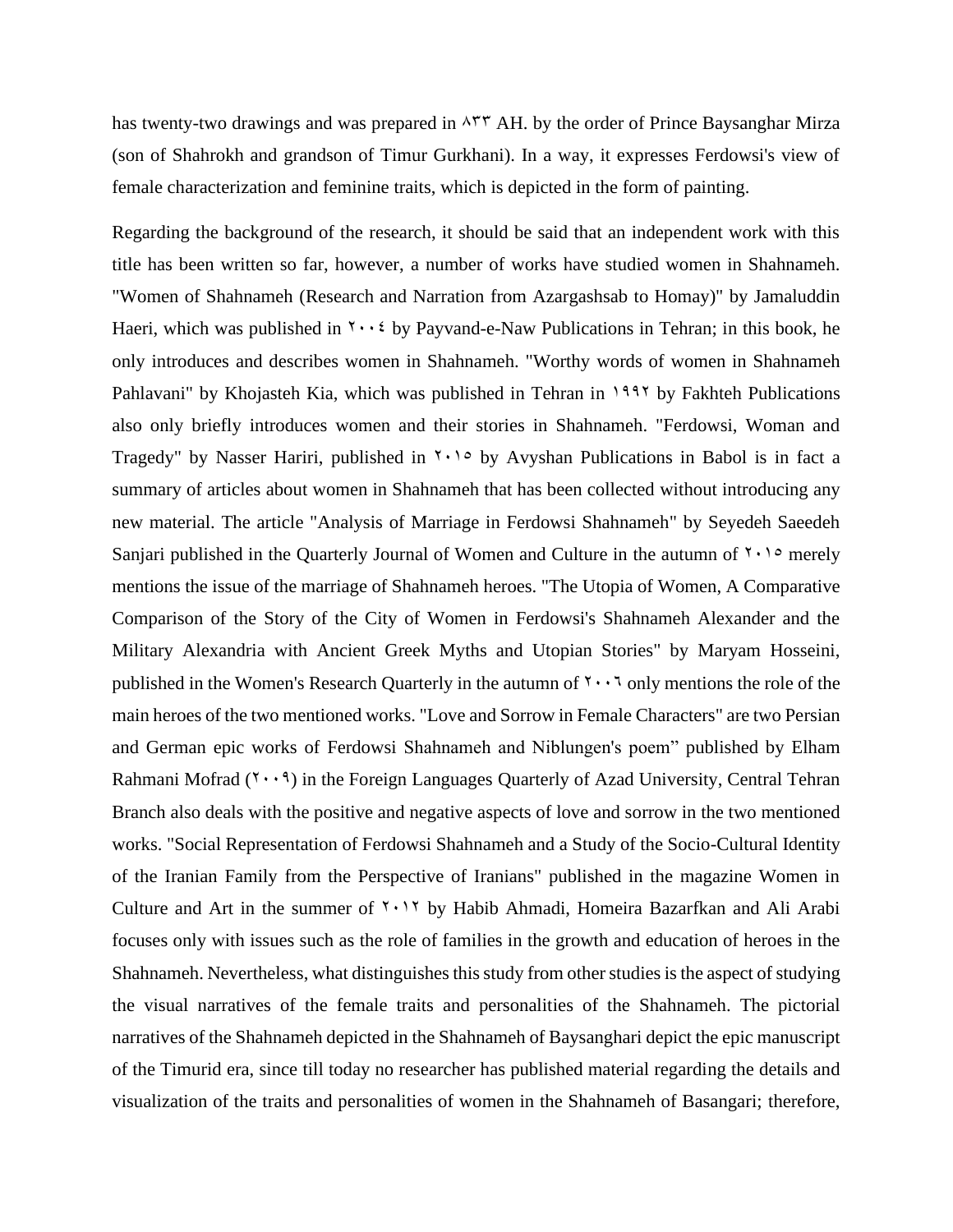this study is an analytical-descriptive method and collects information in the manner of libraries and attempts to analyze and study some of the characteristics of women such as: love and fascination, beauty and charm, kingdom and statehood, marriage, chastity and secrecy, It depcits betrayal and infidelity from the paintings of Baysanghari Shahnameh. Also, these paintings show the good or bad traits and the effectiveness of women according to Ferdowsi. Finally, it should be noted that since in the paintings of Shahnameh Baysanghari, a small image of the women of Shahnameh are depicted; Consequently, in this research, merely a special personality trait of women has been mentioned depicted in the two paintings of "Zal and Rudabeh" and "The Meeting of Ardeshir and Golnar".

#### **Conclusion**

In the literature of different nations, there are diverse views regarding the personality of women. The presence of women in works of art adds a delicate tenderness. In Iranian literature, epic poems consume a long history. The women that Ferdowsi has described in the Shahnameh are more prominent than the women of their time and play the leading role in the epic of love. Of course, Ferdowsi's view of love displays the various manifestations of women's individual feelings towards heroes and vice versa. The descriptions of women's beauty in Shahnameh have more colors and glazes since this is the beauty and charm of Shahnameh in which women soon fall in love. Regarding the monarchy, a number of women performed well in this role and were sensitive, influential and mostly just to the state, and some were the basis for the formation of another monarchy. In the discussion of marriage and matrimonial events, the fact that most marriages are extramarital rather than intra-marital and women are eliminated immediately after the birth of heroes with leaving little traces behind. Regarding chastity and covering a woman, she is free from disrespect; since women, despite having hijab and preserving their feminine essence, engaged in social and governmental activities, and hijab and preserving feminine essence did not hinder their sensible demands. Regarding infidelity and betrayal of women, Ferdowsi mentions Soodabeh, the wife of Kikaus, and Golnar, the wife of Ardavan, whose betrayal is a disgrace. Another point is that it is true that some verses of Shahnameh reflect the misogyny and misery of women and show the existence of women lower than men, nevertheless in general, Ferdowsi's view of female personality is associated with a kind of highness and high position and the personality and attributes of women and role they have been shown to be more common in the more colorful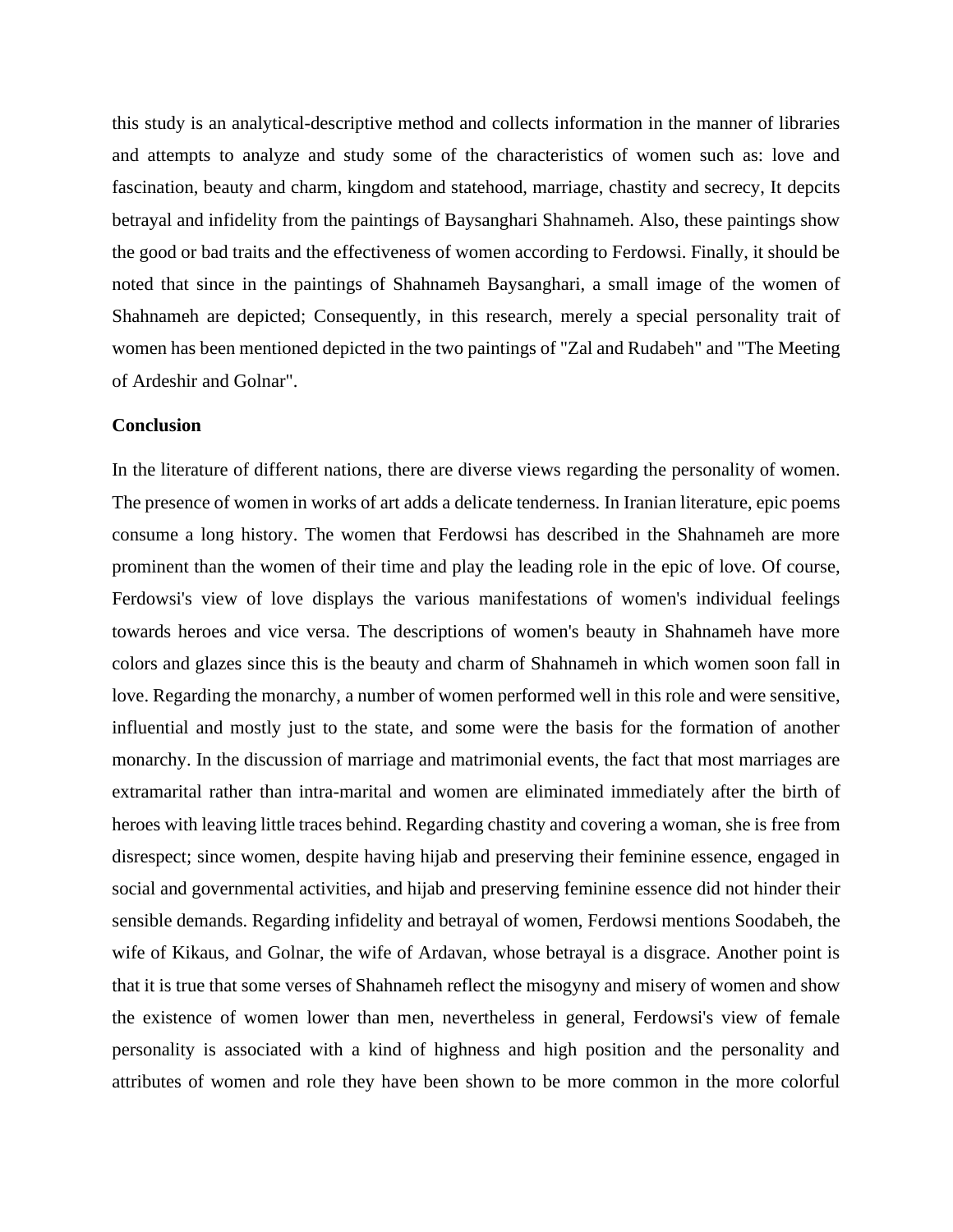society, and by reflecting on the attitude of the creators of epic literature, one can understand the kind of fusion of cultures and their influence from each other. In the two paintings "Zal and Rudabeh" and "The Meeting of Ardeshir and Golnar" which were studied and analyzed in this research, the mentioned traits of female personality are shown by using portraiture and engraving in the composition of the paintings according to the painting tradition of the Timurid era associated with a kind of realism. This uniqueness of the women of Shahnameh, both in the positive aspects of personality and in the negative aspects of personality, has been tried to be depicted in the paintings. However, in some of the paintings, the artist's mental interpretation of the story of Shahnameh is illustrated.

### **References**

Abbott, Pamela.  $(Y \cdot \cdot i)$ . Sociology of Women, translated by Manijeh Najm Iraqi, third edition, Tehran: Ney. [In Persian].

Agenda, Jacob. (1999). Herat School of Painting. Tehran: Academy of Arts. [In Persian].

Akbari, Manouchehr.  $(1 \cdot \cdot)$ . "Worthy and unworthy of women in Shahnameh". Journal of the Faculty of Literature and Humanities, University of Tehran, No. 1, pp.  $18-17$ . [In Persian].

Alawi, Hedayatullah.  $(1 \cdot \cdot)$ . Woman in ancient Iran. Tehran: Artist. [In Persian].

Alawi, Sayyid. ( $\{\check{\ } \cdot \;\check{\ }\; \cdot \;\hat{}\;$ ). Masnavi Culture. First Edition. Tehran: Scientific. [In Persian].

Balkhari Qahi, Hassan.  $(7 \cdot 17)$ . "Sample of architectural inscriptions in Iranian paintings (analysis of examples of Herat school and Behzad's works)". Quarterly Journal of Islamic Architecture Research, No. 1, pp.  $17^{\lambda-111}$ . [In Persian].

Brown, Edward.  $(Y \cdot Y)$ . History of Iranian literature. first volume. Seventh edition. Tehran: Morvarid. [In Persian].

Crane, Haeri. (1990). Land of the Kingdom. Translated by Sayyid Zia-ud-Din Dehshiri. Tehran: Tahoori. [In Persian].

Dabir Siyaghi, Muhammad (1947). Ferdowsi, Woman and Tragedy, (Articles by Abdolhossein Zarrinkoob Islami Nodoshan, Nasrullah Filsafi, Dabir Siyaghi, Homeland of Modernity, Reza Barahani). By Nasser Hariri, Tehran: Babol Press. [In Persian].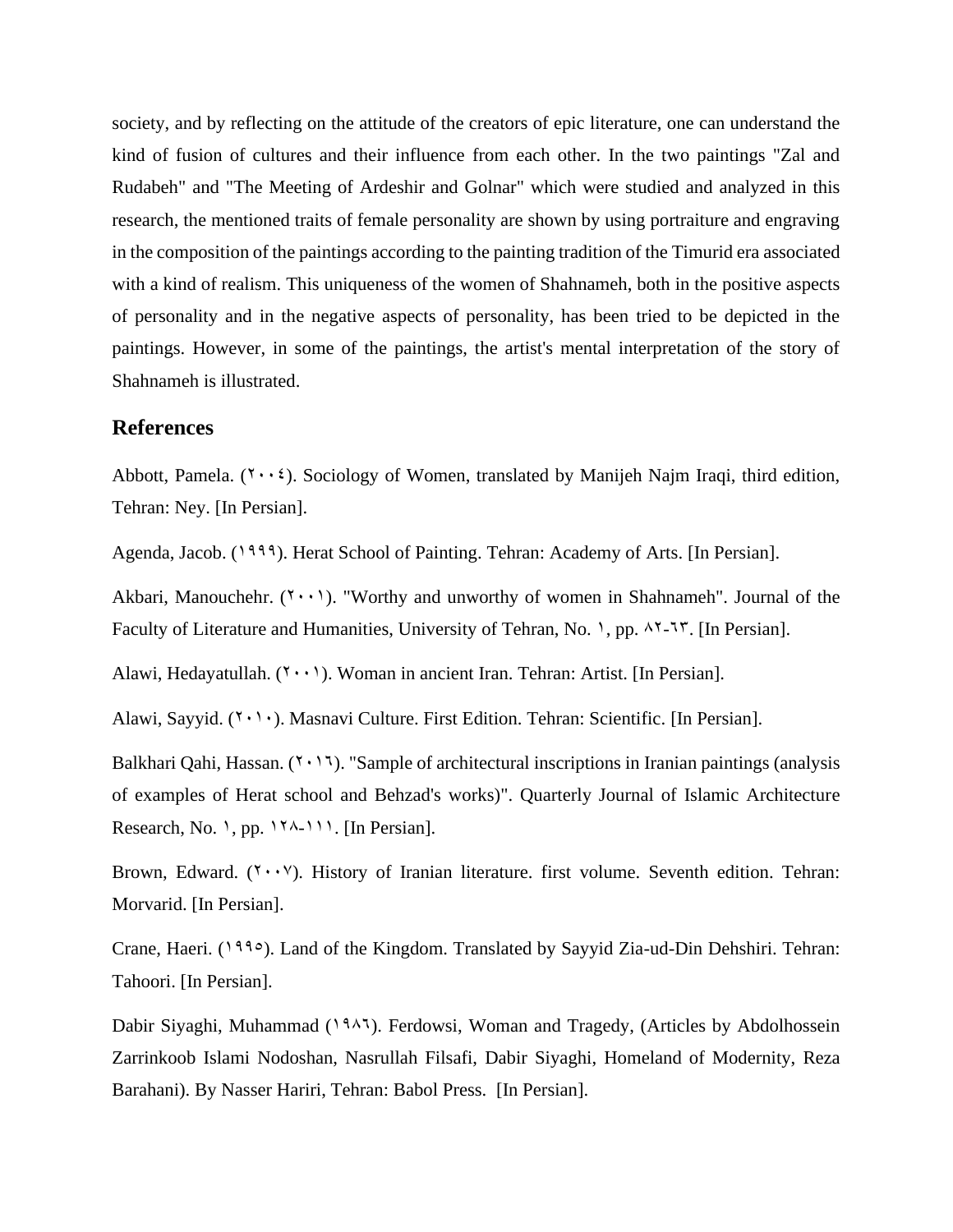Dyakov, V.  $(19\gamma\xi)$ . History of the Ancient World. Translated by Ali Allah Hamedani. first volume. Tehran: Toos. [In Persian].

Etighausen, Richard; Yar Shater, Ehsan.  $(1, \ldots)$ . Brilliant peaks of Iranian Art. Translated by Rouin Pakbaz and Hormoz Abdollahi. Tehran: Ad. [In Persian].

Ferdowsi, Abolghasem (1990). Shah nameh. Edited by Jules Mel, with introduction by Dr. Mohammad Amin Riahi. Fifth Edition. Tehran: Sokhan. [In Persian].

Gary, Basel.  $(1 \cdot \cdot \circ)$ . Iranian painting. Translated by Arab Ali Shrouh. Tehran: New Age. [In Persian].

Green, Wilfred; Libran, Morgan and Yelingham, John.  $(1 \cdot \cdot \cdot)$ . Fundamentals of Literary Criticism. Translated by Farzaneh Taheri. Third edition. Tehran: Niloufar. [In Persian].

Haeri, Jamaluddin.  $(7 \cdot \cdot 2)$ , Women of Shahnameh, research and narration from Azargoshab to Homay. First Edition. Tehran: New Link. [In Persian].

Hamidian, Saeed  $(Y \cdot Y)$ . Shahnameh of Ferdowsi (based on the Moscow edition). Tehran: Qatre. [In Persian].

Hariri, Nasser  $(1 \cdot 1)$ . Ferdowsi, Woman and Tragedy (Collection of Articles), Second Edition, Babylon: Thyme. [In Persian].

Hassan Vand, Mohammad Kazem; Clergy, Shahla.  $(7 \cdot 17)$ . "Study of the evolution of portraiture in Iranian painting until the end of the Safavid period", Nagreh Scientific-Research Quarterly, No.  $\forall \xi$ , pp.  $\forall \exists \neg \xi$ . [In Persian].

Hayati, Dariush.  $(7 \cdot 1)$ . "A Comparative Study of Beowulf and the Shahnameh from the Perspective of a Travel Archetype." Quarterly Journal of Comparative Literature Studies, Year 9,  $\text{No. } 77, 17-17.$  [In Persian].

Hosseini, Maryam  $(Y \cdot \cdot 3)$ . The roots of xenophobia in Persian literature, Tehran: Cheshmeh. [In Persian].

Hosseini, Maryam  $(Y \cdot Y)$ . "The utopia of women, a comparative comparison of the story of the city of women in the Alexandrian Shahnameh of Ferdowsi and the military Alexandrian with the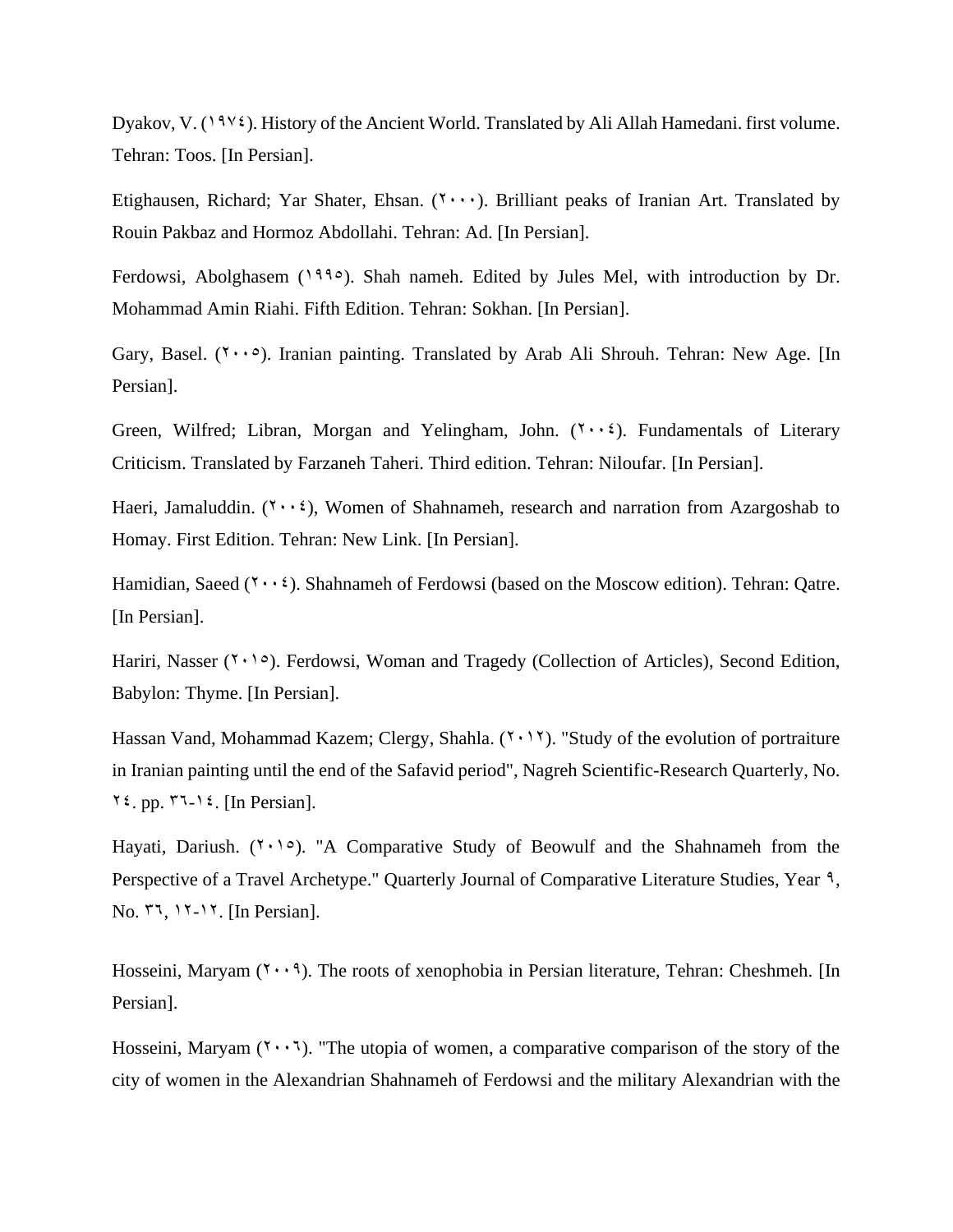ancient Greek myths and utopian stories". Journal of Women Research, No.  $\bar{y}$ , pp. 151-117. [In Persian].

Hosseinzadeh, Azin  $(7 \cdot \cdot 2)$ . The ideal woman of Fataneh woman, a study of the position of women in Persian literature. First Edition. Tehran: Qatre. [In Persian].

Islami Nodoshan, Mohammad Ali (1991). Avah ava Imaha, Tehran: Yazdan. [In Persian].

Khaqani, Ali (1998). Woman from the poet's point of view. First Edition. Tehran: Nedaye Farhang.

Khajavi Kermani, Kamaluddin Abu Atta.  $(Y \cdot Y)$ . System. Corrected by Mitra Mehrabadi. First Edition. Tehran: Book World. [In Persian].

Kia, blessed. (1997). Worthy words of heroic women. First Edition. Tehran: Fakhteh. [In Persian].

Majidi Karai, Noor Mohammad  $(1 \cdot \cdot \wedge)$ . Iranian women super. Tehran: Arun Publications. [In Persian].

Mascoub, Shahrokh (1996). Mourning Siavash. Sixth edition. Tehran: Kharazmi. [In Persian].

Mohabbaty, Mehdi.  $(7 \cdot 7)$ . Pahlavan in a dead end. First Edition. Tehran: Sokhan. [In Persian].

Mohabbaty, Mehdi.  $(1 \cdot \cdot 1)$ . From meaning to face. first volume. First Edition. Tehran: Sokhan. [In Persian].

Mokhtari, Mohammad  $(Y \cdot \cdot \cdot)$ . Epic in the national mystery. second edition. Tehran: Toos. [In Persian].

Mousavi, Seyed Kazem; Khosravi, Ashraf  $(Y \cdot \cdot \wedge)$ . "Anima and the secret of captivity of the accompanying sisters in Shahnameh". Journal of Women Research, No.  $\tilde{y}$ ,  $\cdots$ . [In Persian].

Motahari, Morteza (1990). The system of women's rights in Islam. Tehran: Sadra. [In Persian].

Mir Sadeghi, Jamal. (1994). Fiction. second edition. Tehran: Sokhan. [In Persian].

Mir Sadeghi, Jamal.  $(1 \cdot \cdot)$ . Fictional elements. fourth edition. Tehran: Sokhan. [In Persian].

Nizami, Elias bin Yusuf  $(1 \cdot 1)$ . General. By the effort and editing of Kazem Abedini Motlagh. second edition. Tehran: Komeh. [In Persian].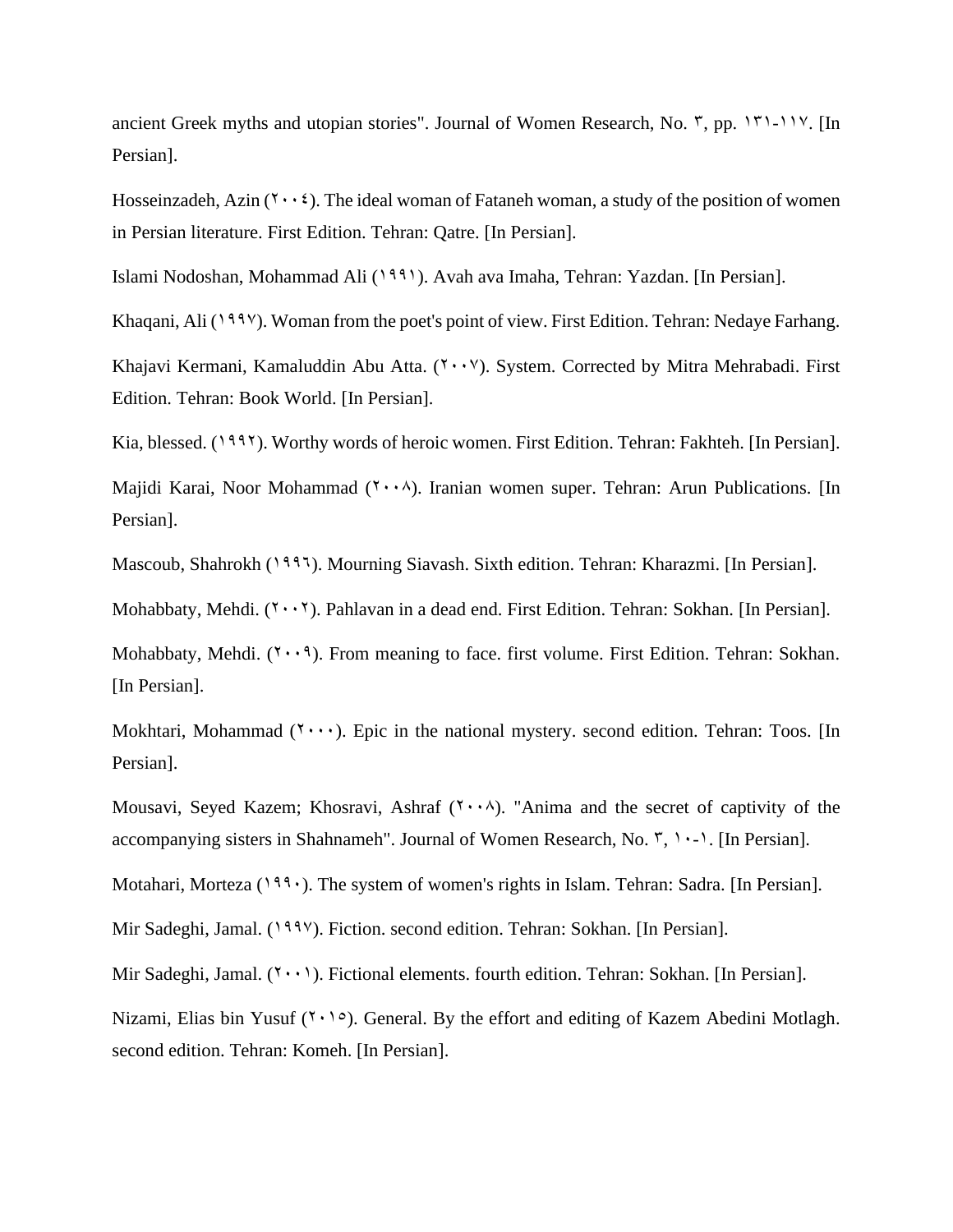Noldeke, Theodore.  $(1, \ldots)$ . National Epic of Iran. Alavi's great translation. Fifth Edition. Tehran: Negah. [In Persian].

Paknia, Mahbobeh.  $(7 \cdot \cdot 7)$ . "A reading of a woman in Shahnameh". Journal of Women Studies, Fourth Year, No.  $\gamma$ , pp.  $\circ$ 7-7 $\land$ . [In Persian].

Porter, Lotfali. (1989). Scribe Letter. Tehran: Pajeng. [In Persian].

Pope, Arthur.  $(1 \cdot \cdot \cdot)$ . A tour of Iranian art from prehistoric times to the present day. Tehran: Scientific-Cultural. [In Persian].

Qabul, Ehsan.  $(1 \cdot \cdot 1)$ . "Characteristics of Sheghad in Shahnameh". Journal of Literary Essays. No.  $154$ , pp.  $1 - 7$ . [In Persian].

Rastegar Fasaei, Mansou.  $(2\cdot\cdot\cdot)$ . Types of Persian poetry. second edition. Shiraz: Navid Shiraz. [In Persian].

Saadi, Musleh al-Din Abu Muhammad Abdullah bin Musharraf.  $(1 \cdot \cdot \cdot)^{V}$ . Golestan. Edited by Mohammad Khazaeli. Eighth edition. Tehran: Javidan. [In Persian].

Safa, Zabihullah.  $(Y \cdot \lambda)$ . Epic in Iran. fourth edition. Tehran: Ferdows. [In Persian].

Serami, Ghadmali.  $(1 \cdot \cdot 1)$ . From the color of flowers to the suffering of thorns (morphology of Shahnameh stories). Tehran: Scientific and cultural. [In Persian].

Shamisa, Sirus.  $(1 \cdot 1)$ . Literary types. fourth edition. Tehran: Mitra. [In Persian].

Tabrizi, Mansoura  $(2 \cdot \cdot \cdot)$ . "Psychological and physical characteristics of women and their role in a romantic relationship in the poems of Ahmad Shamloo, Khosrow and Shirin Nezami Ganjavi". Journal of Research and Women, Volume  $\circ$ , Number  $\check{\ }$ , pp. 174-109. [In Persian].

Tajwidi, Ali Akbar. (1995). A look at the art of Iranian painting. Tehran: Ministry of Culture and Islamic Guidance. [In Persian].

Yahaqi, Mohammad Jafar  $(7 \cdot 9)$ . From Baj to Razan Gate. First Edition. Tehran: Sokhan. [In Persian].

Yazdani, Zeinab  $(1, 1)$ . Woman in Persian poetry yesterday, today. First Edition. Tehran: Ferdows. [In Persian].